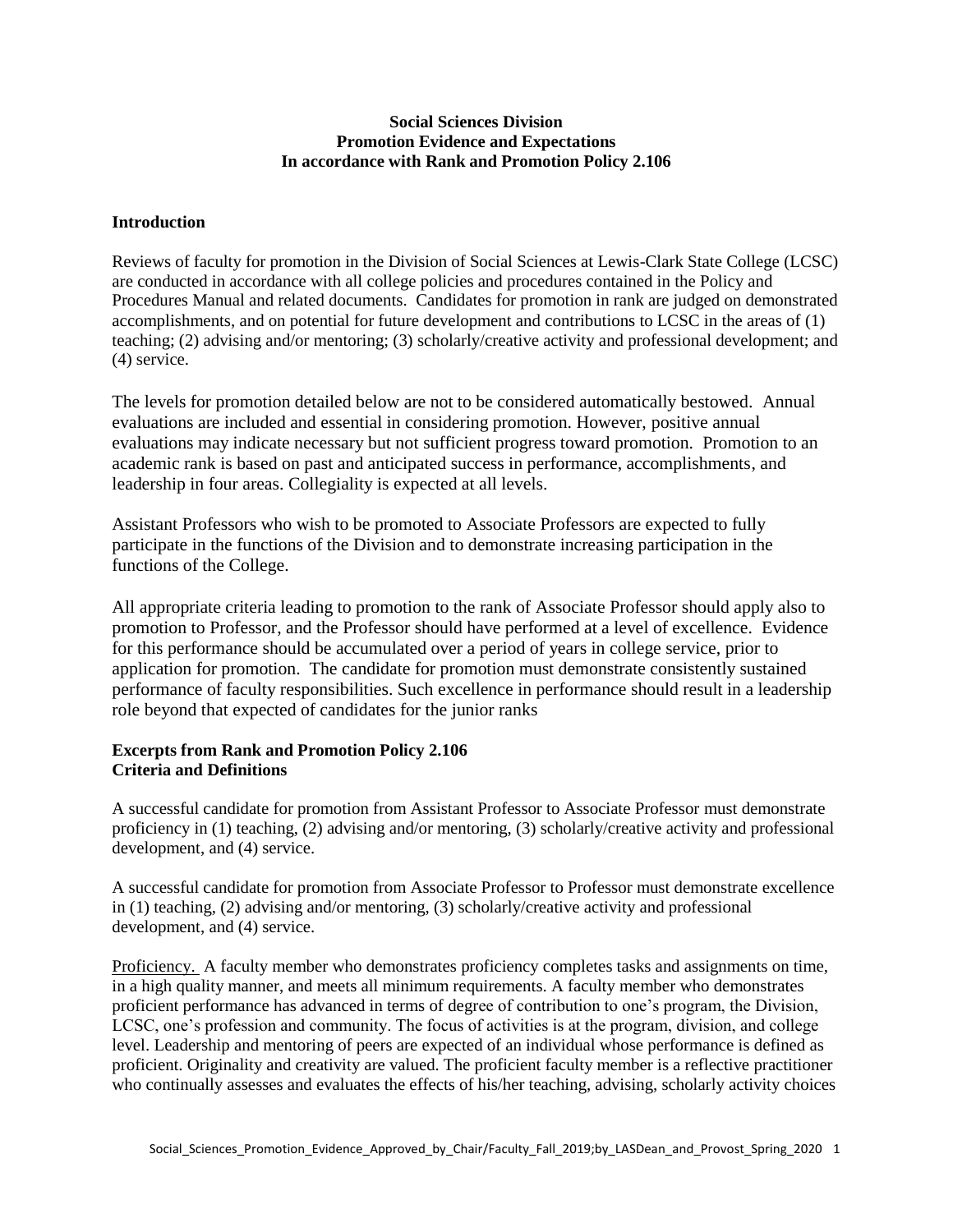and service activities. The proficient faculty member actively seeks out opportunities to grow professionally.

Excellence. A faculty member who demonstrates excellence in performance has continued to mature in his/her career. The excellent faculty member is a model and mentor for junior faculty members. Originality and creativity are highly valued. The excellent faculty member continues to increase his/her skills as a reflective practitioner and as a knowledgeable advisor/mentor, and assumes leadership roles at the program, division, and/or college level. An excellent faculty member has made significant contributions to the college in terms of service and has made meaningful contributions to their field of study.

# **CANDIDATE STATEMENT**

Includes, but is not limited to:

- Substantive statement on Teaching
- Substantive statement on Advising and/or Mentoring Effectiveness
- Substantive statement on Scholarly/Creative Activity and Professional Development
- Substantive statement on Service

The statement will include self-assessment and discussion, supported by examples, of the evidence detailed in each of the tables below. The candidate should make the case that he or she has met the standards based on the definitions provided in policy in each of the four evaluation categories.

## Evidence Examples List:

- Applicants must demonstrate that they have been and in all likelihood will continue to be productive faculty members throughout their careers by consistently contributing in meaningful ways to the College and to their disciplines.
- Candidates may not include one piece of evidence in more than one category without clearly and convincingly explaining why. The burden of proof is on the candidate to show that the activities involved are broad and distinct enough to justifiably appear in multiple categories.
- In the case, where a candidate has been awarded a course release, it is the responsibility of the candidate to account for and document the outcomes resulting from the release. The outcomes should be commensurate with the release-time awarded.
- Faculty should work with their Chair and peers to identify a program of work (evidence) that is consistent with Division and college standards and, if carried out as proscribed in policy, will ultimately lead to promotion.

# **TEACHING**

Candidates must maintain required licenses/certifications

# *Candidate portfolios must include the following:*

SCE's

Peer Observations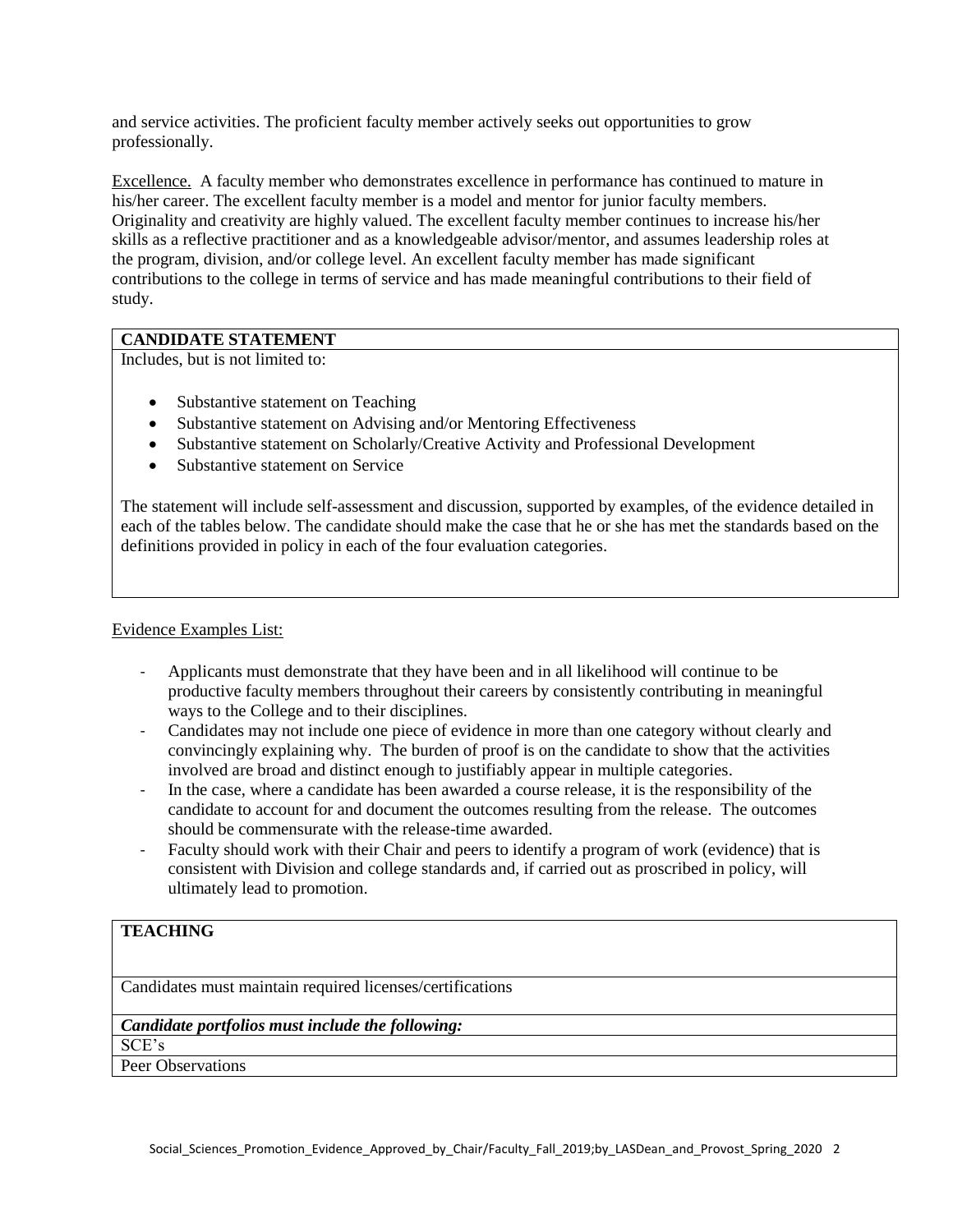Self-Assessment of teaching effectiveness (in candidate statement)

Chair Observation

*Evidence should demonstrate an active and consistent pattern of growth and contribution. Evidence for promotion to Associate Professor or Professor may include, but is not limited to, the following:*

Nominations for teaching awards

Receipt of teaching awards

Development of new teaching materials; examples of innovative methods

Development of new teaching modes (online, hybrid, competency-based, etc.)

Inclusion and assessment of high-impact practices (writing intensive, collaborative assignments, etc.)

Self-reflection on teaching practices in one course per semester (in addition to the candidate statement)

Self-reflection on teaching practices in one course over multiple semesters

Supervision of students' independent studies and/or senior research projects

Examples of course materials

Development of teaching materials and new activities

Examples of innovative materials

Collaborations with other faculty in development of new activities

Demonstrated effectiveness as a team member where the team approach is used

Piloting of new activities and evaluating their efficacy

Development of new courses (either new to the catalog or new to the faculty member): syllabi, proposals, outlines

Development of curricula: proposal, 4-year plans, degree plans

One or more evaluations from a faculty member outside the Division

Other evidence related to teaching

*Evidence for promotion to Professor must include the following:*

Evidence of excellence in teaching from former students

#### **ADVISING and/or MENTORING**

*Candidate portfolios must include the following:*

Self-Assessment of advising and/or mentoring (in candidate statement)

*Evidence should demonstrate an active and consistent pattern of growth and contribution. Evidence for promotion to Associate Professor or Professor may include, but is not limited to, the following:*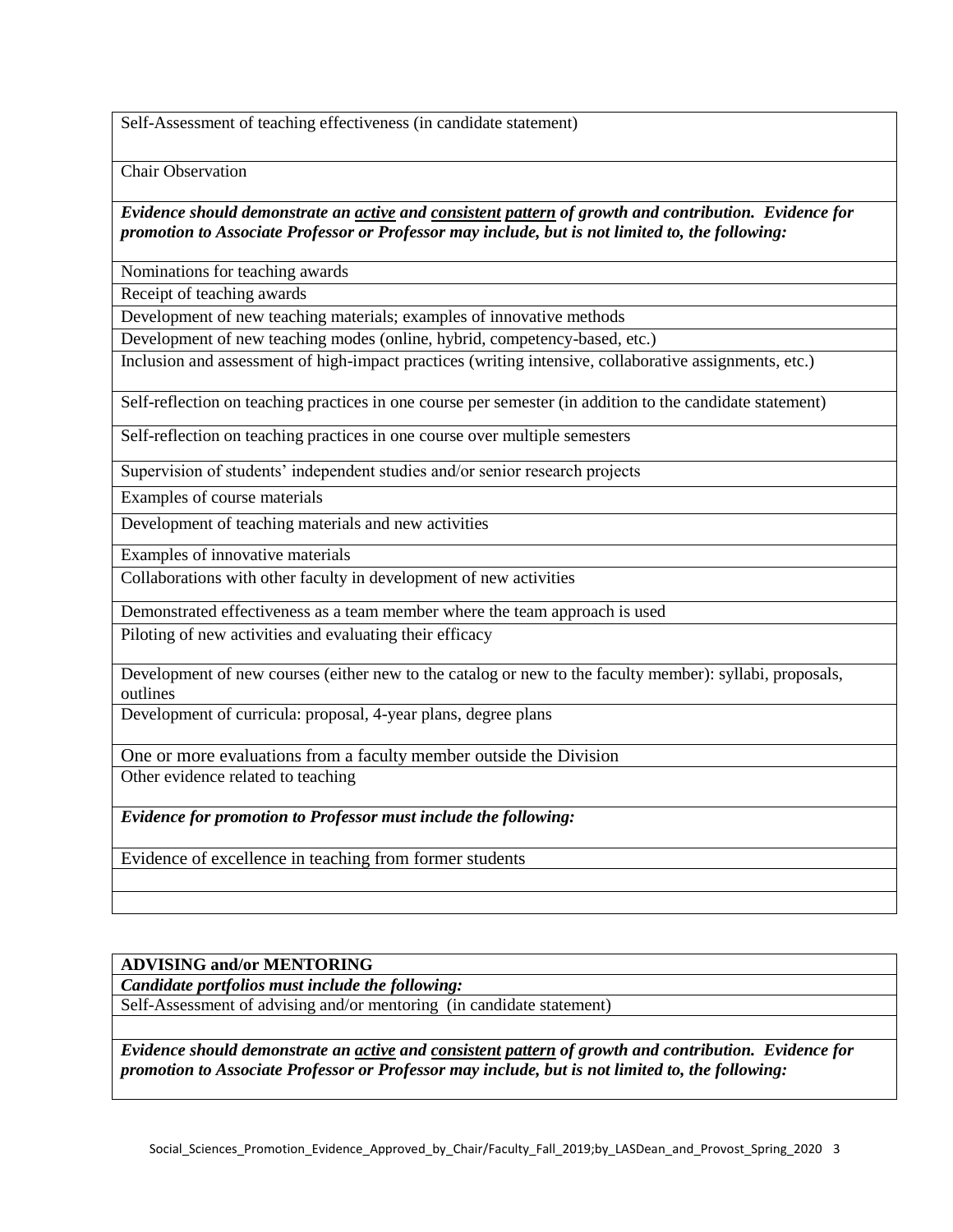List of number of advisees assigned each year (from Annual Job Description form)

Participation in college and division advising sessions (Warrior Orientation, STAR, LCSC Days at CDA, etc.)

Participation in workshops to enhance advising ability

Mentoring students in their senior seminar, proposal writing, and/or senior research activities (done out of load)

Mentoring students in their directed studies, and/or other forms of individualized study (done out of load) Maintaining advising log

Offering formal sessions/workshops on graduate schools or careers

Supervision of internship/practicum, service learning, and related activities (done out of load)

Organizing speakers/workshops for students

Taking students to conferences

Advising LCSC student clubs

Assisting students with accessing professional and/or post-baccalaureate educational opportunities

One or more evaluations from a faculty member outside the Division

Other evidence related to advising and/or mentoring

*Evidence for promotion to Professor must include the following:*

Mentoring other faculty members in (some, all, at least one of) the areas of teaching, student advising and mentoring, scholarly activity, and service

# **SCHOLARLY/CREATIVE ACTIVITY AND PROFESSIONAL DEVELOPMENT** *Candidate portfolios must include the following:*

Self-Assessment of scholarly/creative activity and professional development (in candidate statement)

*Evidence should demonstrate an active and consistent pattern of growth and contribution. Evidence for promotion to Associate Professor or Professor may include, but is not limited to, the following:*

Attend and present at a disciplinary/professional conference, workshop, training, seminar, etc.

Attend but not present at a disciplinary/professional conference, workshop, training, seminar, etc.

Submit material for publication and have it accepted.

Submit material for publication without it being accepted.

Submit a grant proposal and have it partially or fully funded.

Submit a grant proposal without it being approved for funding.

Service as editor of print or electronic venue for scholarly publications and/or debate (journal, electronic forum, etc.)

Material demonstrating scholarly activity that has not yet resulted in publications or presentations One or more evaluations from a faculty member outside the Division